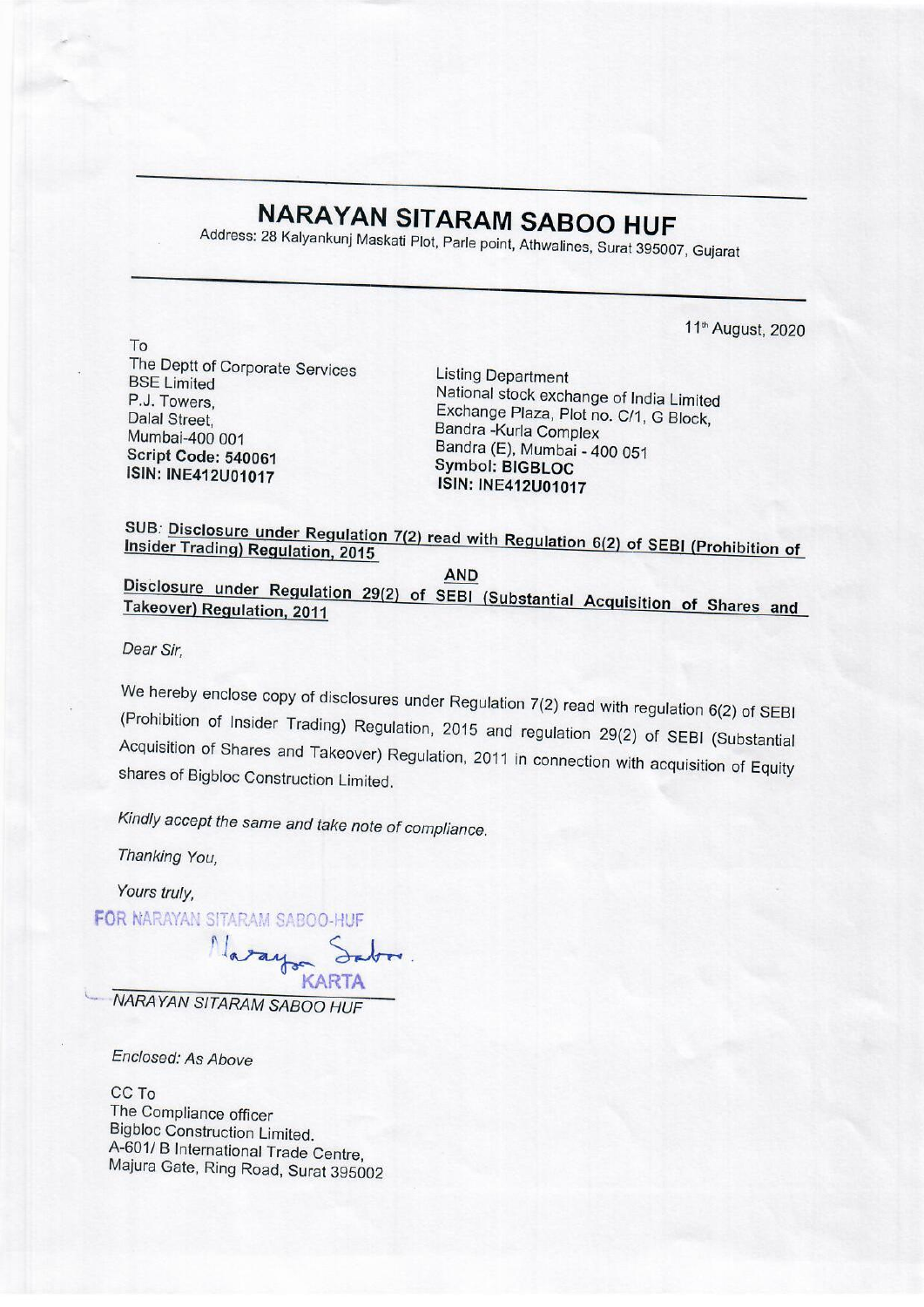## Pisclosures under Regulation 29(2) of SEBI (Substantial Disclosures under Regulation 29(2) ofSEBI (Substantial Acquisition of Shares and Takeovers) Regulations. 2011

|                                                                                                                                                                                                                                                                                                                                                                                                |                                    | $\mathcal{L} = \mathcal{M} \mathcal{L}$                                                               | $\lambda$                                 |
|------------------------------------------------------------------------------------------------------------------------------------------------------------------------------------------------------------------------------------------------------------------------------------------------------------------------------------------------------------------------------------------------|------------------------------------|-------------------------------------------------------------------------------------------------------|-------------------------------------------|
|                                                                                                                                                                                                                                                                                                                                                                                                |                                    | $\sim$ $+$<br>43 O.R                                                                                  |                                           |
|                                                                                                                                                                                                                                                                                                                                                                                                |                                    |                                                                                                       |                                           |
| Disclosures under Regulation 29(2) of SEBI (Substantial Acquisition of Shares and Takeovers) Regulations, 2011<br>Name of the Target Company (TC)<br>Name(s) of the acquirer and Persons Acting in Concert (PAC) with the acquirer                                                                                                                                                             |                                    | <b>BIGBLOC CONSTRUCTION LIMITED</b><br><b>NARAYAN SABOO HUF (Acquirer/Buyer)</b>                      |                                           |
|                                                                                                                                                                                                                                                                                                                                                                                                | $\mathbf{1}$<br>$\overline{z}$     | Persons Acting in Concert (PAC) belongs to Promoter Group*<br>Sitaram N. Saboo<br>Narayan Saboo       |                                           |
|                                                                                                                                                                                                                                                                                                                                                                                                | $\mathbf{3}$<br>$\frac{4}{3}$<br>5 | Madhu Narayan Saboo<br>Naresh S Saboo<br>Manish N. Saboo                                              |                                           |
|                                                                                                                                                                                                                                                                                                                                                                                                | 6<br>7<br>$\mathsf B$              | Sitaram Nandlal Saboo (HUF)<br>Narayan Sitaram Saboo (HUF)<br>Mohit N. Saboo                          |                                           |
|                                                                                                                                                                                                                                                                                                                                                                                                | 9<br>$10$<br>11                    | Sonia N Saboo<br>Ayushi Saboo<br>Mask Investments Ltd.                                                |                                           |
|                                                                                                                                                                                                                                                                                                                                                                                                | 12<br>13<br>14<br>15               | Mohit Overseas Ltd.<br>Mohit Yarns Ltd.<br>Mohit Industries Limited<br>Mohit Exim Pvt. Ltd.           |                                           |
| Whether the acquirer belongs to Promoter/Promoter group<br>Name(s) of the Stock Exchange(s) where the shares of TC are Listed                                                                                                                                                                                                                                                                  | Yes<br><b>BSE LIMITED</b>          | NATIONAL STOCK EXCHNAGE OF INDIA LTD.                                                                 |                                           |
| Details of the acquistion / disposal as follows:                                                                                                                                                                                                                                                                                                                                               | Number                             | % w.r.t. total share/voting capital<br>wherever applicable                                            | % w.r.t. total<br>diluted<br>share/voting |
| Before the acquisition/disposal under consideration, holding of:<br>a) Shares carrying voting rights                                                                                                                                                                                                                                                                                           |                                    |                                                                                                       | capital of the<br>TC(2)                   |
| Narayan Saboo HUF<br>b) Shares in the nature of encumbrance (pledge/lien/non-disposal undertaking/others)<br>c) Voting rights (VR) otherwise than by shares                                                                                                                                                                                                                                    | 2,72,866<br>$\sim$                 | 1.93                                                                                                  | 1.93                                      |
| d) Warrants/convertible securities/any other instrument that entitles the acquirer to receive shares carrying voting rights in the TC (specify<br>holding in each category)<br>$e)$ Total $(a+b+c+d)$                                                                                                                                                                                          | i.<br>2,72,866                     | 1.93                                                                                                  | 1.93                                      |
| <b>Details of acquisition/sale</b><br>a) Shares carrying voting rights acquired/sold<br>Narayan Saboo HUF                                                                                                                                                                                                                                                                                      | 26,039                             | 0.18                                                                                                  | 0.18                                      |
| b) VRs acquired /sold otherwise than by shares<br>c) Warrants/convertible securities/any other instrument<br>that entities the acquirer to receive shares carrying                                                                                                                                                                                                                             | ç                                  |                                                                                                       |                                           |
| d) Shares encumbered / invoked/released by the acquirer<br>$e)$ Total (a+b+c+d)<br>After the acquisition/sale, holding of:                                                                                                                                                                                                                                                                     | 26,039                             | 0.18                                                                                                  | 0.18                                      |
| a) Shares carrying voting rights<br>Narayan Saboo HUF<br>b) Shares encumbered with the acquirer                                                                                                                                                                                                                                                                                                | 2,98,905                           | 2.11                                                                                                  | 2.11                                      |
| c) VRs otherwise than by shares<br>d) Warrants/convertible securities/any other instrument<br>that entities the acquirer to receive shares carrying                                                                                                                                                                                                                                            | ×<br>٠.                            |                                                                                                       |                                           |
| $e)$ Total $(a+b+c+d)$<br>Mode of acquisition / sale (e.g. open market / off-market / public issue / rights issue / preferential allotment / inter-se transfer etc).<br>Date of acquisition / sale of shares / VR or date of receipt of intimation of allotment of shares, whichever is applicable<br>Equity share capital / total voting capital of the TC before the said acquisition / sale | 2,98,905<br>10/Aug/2020            | 2.11<br>PURCHASE THROUGH OPEN MARKET<br>Rs. 141,575,750/- (14,157,575 Equity Shares of Rs. 10/- each) | 2.11                                      |

Focal direct of PAC (Promoter & promoter Group) is attached herewith as Annexure.<br>\* Details of PAC (Promoter & promoter Group) is attached herewith as Annexure.<br>(\*) Diluted share/voting capital means the total number of sh SITARAM SABOO-HUF OR NARAYAN

 $\mathscr{O}$ 

**KARTA** 

NARAYAN SABOO HUF **Date:** 11/Avg/2020<br>Signature of the acquirer/seller/Authorised Signatory Place: Surat<br>Place: Surat

 $\mathcal{L}^{\mathcal{L}}$